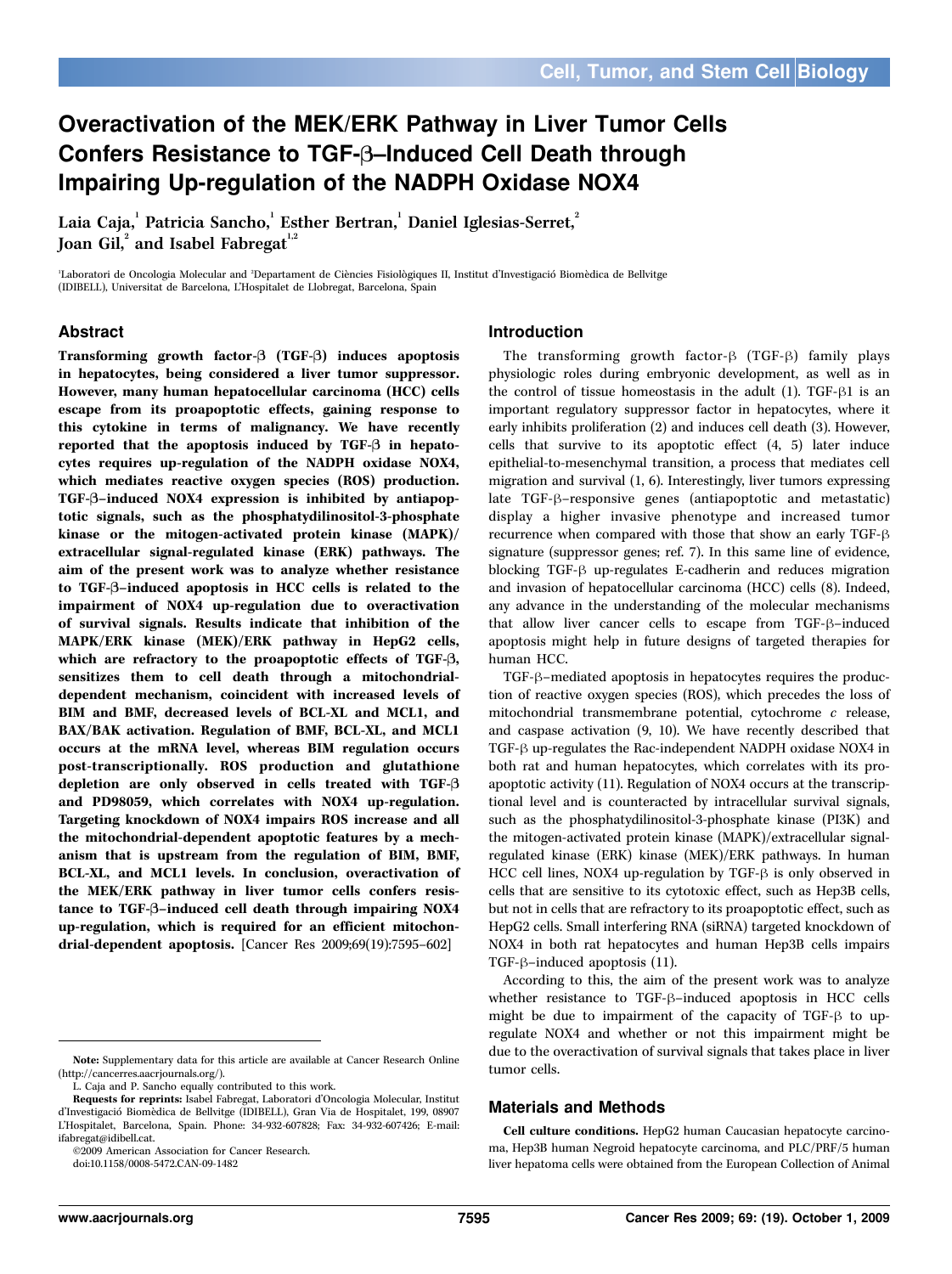



Cell Cultures, cultured in MEM or DMEM supplemented with 10% fetal bovine serum (FBS), and maintained in a humidified atmosphere of  $37^{\circ}$ C, 5% CO2. For experiments, cells at 70% confluence were serum-starved during 8 to 12 h before treatments. Treatments were as follows: PD98059 (50  $\mu$ mol/L), U0126 (10  $\mu$ mol/L), or PD0325901 (2  $\mu$ mol/L) was added 30 min before TGF- $\beta$  (2 ng/mL); glutathione-ethyl-ester (GEE, 2 mmol/L) or diphenyleneiodonium (10  $\mu$ mol/L) was added 30 min before PD98059. Reagents were from Calbiochem, Cayman Chemicals, or Sigma-Aldrich.

Cell viability analysis. Cells were seeded in 96-well plate. Multitox-Fluor Multiplex Cytotoxicity Assay kit (Promega) reagents were added after treatments as indicated by manufacturer's protocol. Fluorescence was measured in a Microplate Fluorescence Reader Fluostar Optima. Viability was calculated as a ratio of live/death cells fluorescence and expressed as percentage of untreated cells.

Analysis of caspase-3 activity. Caspase-3 activity was analyzed fluorimetrically as described previously (9). Protein concentration of cell lysates was determined using the Bio-Rad protein assay kit. Results are calculated as units of caspase-3 activity per microgram of protein and expressed as percentage relative to control.

Analysis of DNA content by flow cytometry. The ploidy determination of cells was estimated by flow cytometry DNA analysis, as described previously (6).

Measurement of intracellular redox state. The oxidation-sensitive fluorescent probes 2',7'-dichlorodihydrofluorescein diacetate (H2DCFDA; from Invitrogen) and Monochlorobimane (from Sigma) were used to analyze the total intracellular content of ROS and reduced glutathione (GSH), respectively (12). Fluorescence was measured in a Microplate Fluorescence Reader Fluostar Optima and expressed as percentage to control after correction with protein content.

Analysis of mitochondrial transmembrane potential and lysosomal permeabilization. The fluorescent probes LysoTracker Red DND-99 or MitoTracker Red CMXRos (Invitrogen) were used to fluorometrically

analyze the lysosomal permeabilization and the mitochondrial transmembrane potential, respectively. Cells were detached by trypsinization, the fluorescent probes were loaded into the cells by incubation in HBSS without red phenol at a final concentration of 50 nmol/L for 30 min at 37 $^{\circ}$ C and transferred in duplicate into a 96-well plate. Fluorescence was measured in a Microplate Fluorescence Reader Fluostar Optima (exc. 510, em. 590) and expressed as percentage of control after correction with protein content.

Determination of the percentage of cells containing active BAX or BAK. Cells were plated on gelatin-coated glass coverslips. The monolayer was washed with PBS, cells were fixed with 4% paraformaldehyde in PBS for 30 min at room temperature and incubated for 2 min with 0.1% Triton X-100. Primary antibodies, anti-Bax antibody 6A7 clone and anti-Bak G317-2 clone (BD Pharmingen; 1:50), were diluted in 1% bovine serum albumin and incubated for 2 h at room temperature. After several washes with PBS, the samples were incubated with fluorescent-conjugated secondary antibodies (1:200 for Alexa Fluor 488–conjugated antirabbit) for 1 h at room temperature and embedded in Vectashield with 4',6-diamidino-2-phenylindole (DAPI) (Vector Laboratories). Cells were visualized in an Olympus BX-60 microscope with the appropriate filters. Blue signal represents the nuclear DNA staining with DAPI. Representative images were taken with a Spot 4.3 digital camera and softwared and edited in Adobe Photoshop. Results are shown as percentage of positive cells relative to cell number.

Analysis of gene expression. RNeasy Mini kit (Qiagen) was used for total RNA isolation. Reverse transcription (RT) was carried out with random primers using 1 µg of total RNA from each sample for complementary DNA synthesis. Semiquantitative PCR reactions were performed using human specific primers whose sequence is detailed in Supplementary Materials and Methods. PCR products were obtained after 30 to 35 cycles of amplification at annealing temperatures of 57 to  $62^{\circ}$ C and analyzed by 1.5% agarose gel electrophoresis. Expression of albumin was analyzed as a loading control. The RT channel contained RNA that had not been treated with the RT mixture and is shown as a specificity control. When RNA was analyzed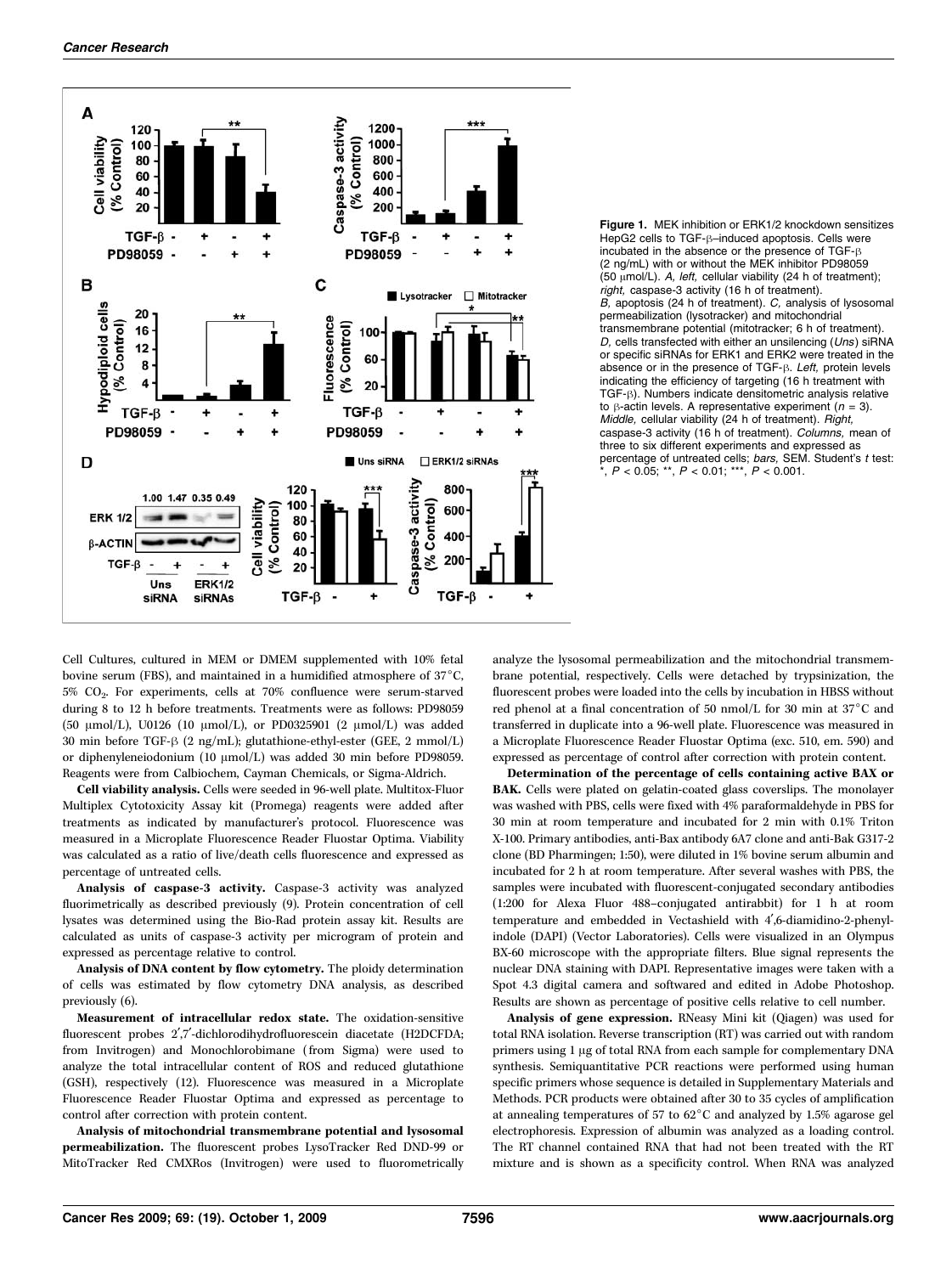by reverse transcriptase multiplex ligation-dependent probe amplification (RT-MLPA), the SALSA MLPA KIT R011 Apoptosis mRNA from MRC-Holland (Amsterdam) for the simultaneous detection of 38 mRNA molecules was used and relative expression of each gene was normalized by  $\beta$ -2-microglobulin expression (13).

Western blot analysis. Total protein extracts were obtained using a lysis buffer containing 30 mmol/L Tris-HCl (pH 7.5), 5 mmol/L EDTA, 150 mmol/L NaCl, 1% Triton X-100, 0.5% sodium deoxycolate, 0.1% SDS, and 10% glycerol. Pellets were incubated during 1 h in lysis buffer at  $4^{\circ}$ C and centrifuged at 13,000 rpm during 10 min at  $4^{\circ}$ C. Western blot procedure was carried out as described previously (5). The antibodies used are detailed in Supplementary Materials and Methods.

Targeting knockdown assays. For transient siRNA transfection, cells at 70% confluence were transfected, during 8 h, using TransIT-siQuest (Mirus) at 1:300 dilution in complete medium (according to the manufacturer's recommendation). Final siRNA concentration was 25 nmol/L in NOX4 knockdown and 200 nmol/L, each one, in ERK1+ERK2 knockdown. After 16 h of incubation in complete medium, cells were trypsinized and seeded for experiments. Oligos were obtained from Sigma-Genosys. The oligo sequences were as follows:

Unsilencing: 5'GUAAGACACGACUUAUCGC 3'. NOX4: 5'GCCUCUACAUAUGCAAUAA 3'. ERK1: 5'UUGCGCACGUGGUCAUAGG 3'. ERK2: 5'GUACAGGACCUCAUGGAAA 3'.

The unsilencing siRNA used was selected from previous works (14). Specific oligos with maximal knockdown efficiency were selected among three different sequences for each gene evaluated by the Dharmacon design algorithm (Thermo Fisher Scientific, Inc.-Darmachon RNAi Technologies).

## **Results**

Inhibition of the MEK/ERK pathway sensitizes HepG2 cells to TGF-B–induced mitochondrial-dependent apoptosis. In agreement with previous results (11), HepG2 cells did not respond to TGF- $\beta$  in terms of cell death (Supplementary Fig. S1A), although these cells responded to TGF- $\beta$  inducing SMAD2 phosphorylation (Supplementary Fig. S1B) and mitogen-induced growth inhibition (results not shown). Among different pharmacologic kinase inhibitors, we could observe that a specific MEK inhibitor, PD98059, was able to sensitize HepG2 cells to TGF- $\beta$ induced loss of cell viability (Supplementary Fig. S1C). Western blot experiments revealed that HepG2 cells, cultured in the absence of FBS, showed constitutive phosphorylation of ERK (Supplementary Fig. S2A). This result is in agreement with previous reports indicating that HepG2 cells show alterations in the RAS pathway, which mediates overactivation of the p42/p44 MAPK (15). Other HCC cell lines that are sensitive to TGF- $\beta$ –induced cell death, such as PLC/PRF-5 and Hep3B, showed much lower levels of phosphorylated ERKs activation. A correlation between ERK activation and resistance to cell death was observed (Supplementary Fig. S2A). Furthermore, hyperactivation of ERKs by phorbol esters in a TGF-ß-sensitive cell line (Hep3B) blocked TGF-ß-induced



Figure 2. Combined treatment with  $TGF-\beta$  and PD98059 modulates the expression of different BCL-2 family members. Cells were incubated as indicated in Fig.1 during 16 h. A, transcript levels of apoptotic genes by RT-MLPA. Columns, mean of six different experiments, expressed as fold change relative to untreated cells; bars, SEM. WB, Western blot analysis of the indicated genes.  $\beta$ -Actin was used as loading control; a representative experiment of 3 is shown. B, analysis of BAK and BAX activation by immunofluorescence. Left, representative photographs; right, columns, mean of three different experiments; bars, SEM. Student's  $t$  test versus TGF- $\beta$ –treated cells:  $k, P < 0.05$ ; \*\*,  $P < 0.01$ ; \*\*\*,  $P < 0.001$ .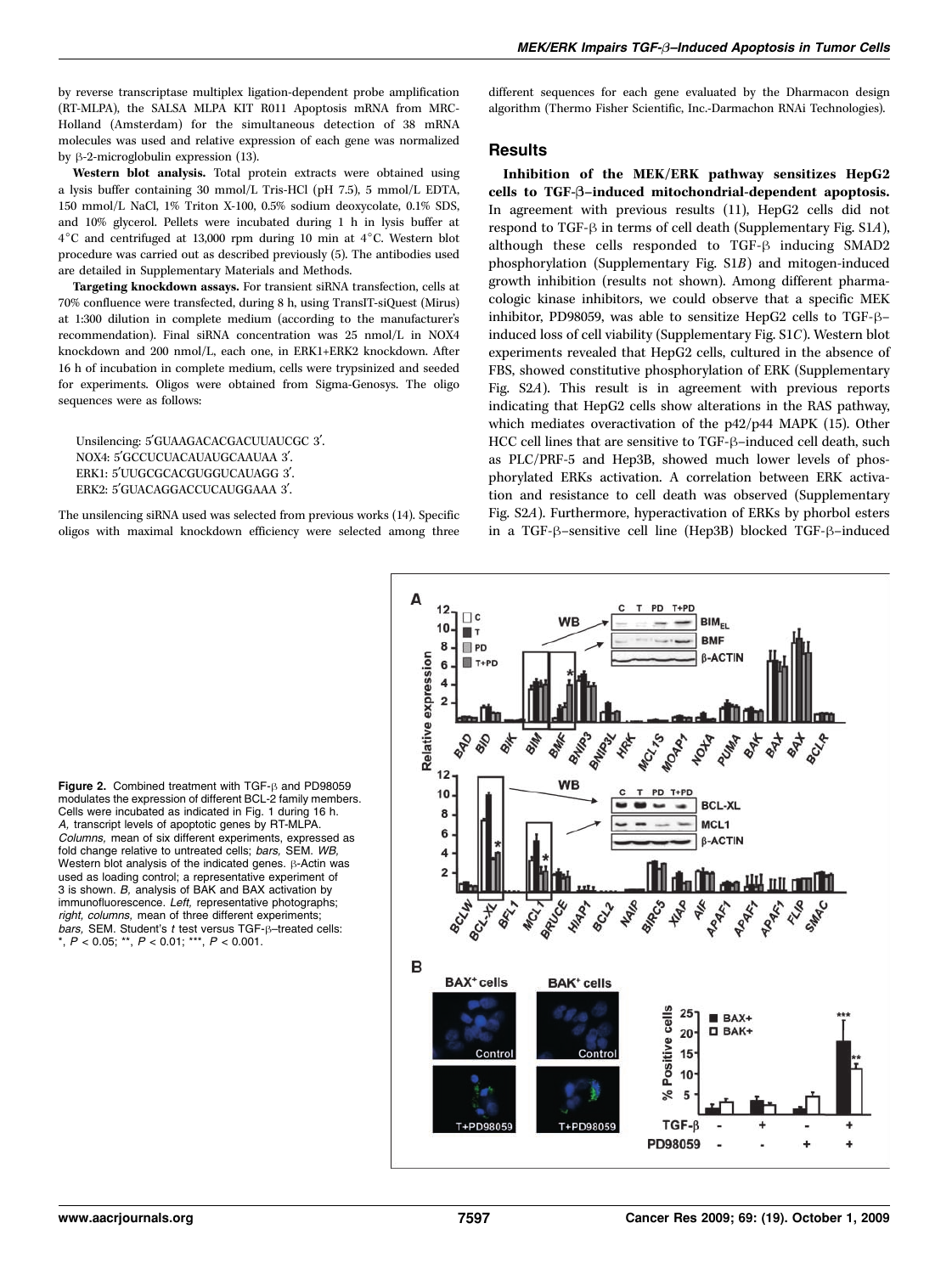



caspase-3 activation and apoptosis (results not shown). Interestingly, inhibition with PD98059 enhanced the cytotoxic response to TGF- $\beta$  in both PLC/PRF-5 and Hep3B cells (Supplementary Fig.  $S2B$  and C). This result might be explained by the fact that TGF- $\beta$  also induces antiapoptotic signals in hepatoma cells (5). Indeed, inhibition of the MEK/ERK pathway could enhance TGF- $\beta$ -induced death in different HCC cells, regardless of their genetic background.

We could not observe significant differences either in SMAD2 phosphorylation or in the expression levels of different SMADs (included the inhibitory SMAD6 and SMAD7) and TGF- $\beta$  receptors I and II when the MEK/ERK pathway was inhibited in HepG2 cells (Supplementary Fig. S3A and B). This result suggested that sensitization of cells to TGF- $\beta$ –induced cell death might occur downstream from receptors/SMADs activation.

Exploring the potential mechanism of cell death induced by the combined treatment of TGF- $\beta$  + PD98059 in HepG2 cells, we found a significant increase in caspase-3 activity and DNA fragmentation, analyzed as the percentage of cells with a DNA content lower than  $2C$  (Fig. 1A and B), characteristic of an apoptotic process. All these events were coincident with loss of the mitochondrial transmembrane potential and the lysosomal membrane integrity, analyzed with specific fluorescent probes (Fig. 1C), indicating that these organelles might play a role in the mechanism of cell death. Analysis of caspase-3 in other HCC cells confirmed that MEK inhibition was enhancing  $TGF- $\beta$ -induced apoptosis$ 

(Supplementary Fig. S2D). Levels of p53 did not significantly change by cell treatment with TGF- $\beta$ , neither with PD98059 or the combined treatment, excluding that MEK inhibition might affect to the regulation of TGF- $\beta$  on this pathway (Supplementary Fig. S3C). PD98059 is a specific MEK inhibitor. However, side effects could not be excluded. Therefore, we performed controls with other MEK inhibitors (Supplementary Fig. S4) and with cells where ERK1 and ERK2 expression was down-regulated with specific siRNAs (Fig. 1D). In all cases ERK inhibition sensitized HepG2 cells to TGF- $\beta$ –induced loss in viability and activation of caspase-3, as a key regulator of apoptosis.

We next decided to focus on the molecular mechanism that might explain at which level ERK pathway is blocking TGF- $\beta$ induced apoptosis. Changes in the expression gene profile of apoptotic regulators, by using RT-MLPA, is shown in Fig. 2A. Transcript and protein levels of the BH3-only gene BMF were significantly enhanced with the combined treatment of TGF- $\beta$  + PD98059. TGF- $\beta$  alone up-regulated BCL-XL and MCL1, both antiapoptotic members of the BCL-2 family. However, a significant decrease in the expression of these genes was observed when the MEK/ERK inhibitor was present, which correlated with lower protein levels (Fig. 2A). Although we could not find variations in the expression of BIM at the mRNA levels, we found an increase in its protein levels when MEK/ERK was inhibited, effect that was significantly enhanced in the presence of  $TGF- $\beta$ . In summary, the$ combined treatment of TGF- $\beta$  and PD98059 produced an increase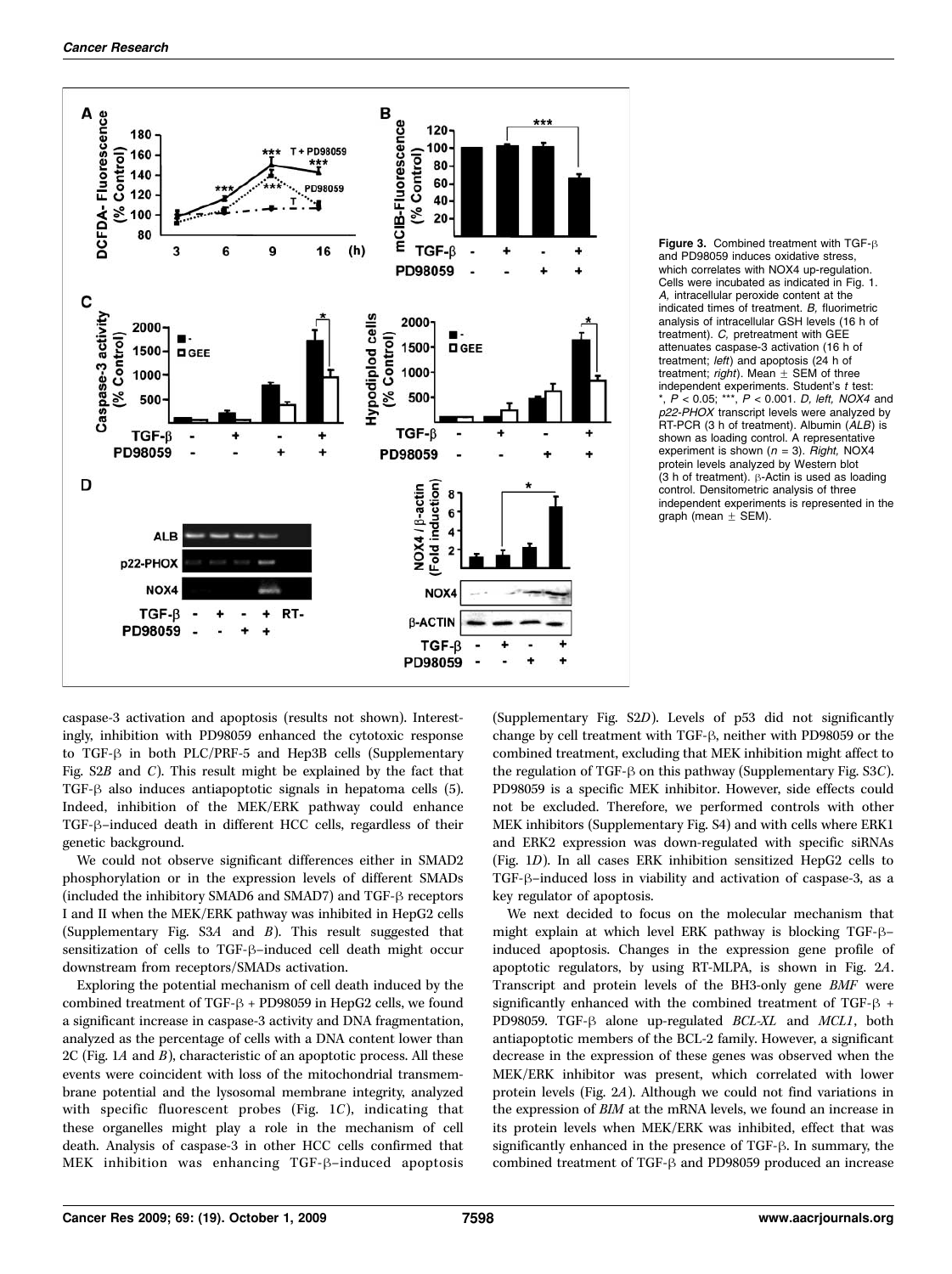in the levels of BIM and BMF and a decrease in BCL-XL and MCL1. This expression pattern correlated with a significant enhancement in the percentage of cells showing the active conformational form of BAX or BAK (Fig. 2B).

Sustained oxidative stress and significant induction of the NADPH oxidase NOX4 in TGF-B–treated HepG2 cells are observed when the MEK/ERK pathway is inhibited. In HepG2 cells, TGF- $\beta$  alone was unable to induce an increase in ROS production, as analyzed with the H2-DCFDA fluorescent probe. The inhibition of MEK/ERK pathway induced a transient, although significant, increase in the intracellular ROS content, but it was the combined treatment of TGF- $\beta$  and PD98059 that produced a higher and sustained intracellular ROS increase at all the examined times (Fig. 3A). ROS increase correlated with depletion of GSH content, which was only observed in TGF- $\beta$  + PD98059-treated cells (Fig. 3B). Preincubation of cells with a membrane-permeable form of GSH (GEE) partially blocked the apoptotic events (Fig. 3C). We next wondered whether MEK/ERK inhibition might confer to HepG2 cells the capacity to respond to TGF- $\beta$  in terms of NOX4 up-regulation. Results indicated that TGF- $\beta$  only increased NOX4 transcript levels in HepG2 cells when MEK/ERK were inhibited, which was coincident with the maximum expression of the NOX4 coactivator  $p22-PHOX$  (Fig. 3D, left). Interestingly, at the protein level, we might observe a slight increase in NOX4 in cells treated only with PD98059, but the highest levels were always observed with the combined treatment of TGF- $\beta$  and PD98059 (Fig. 3D, right). It has been recently suggested that

ERK activation is required for the induction of the antioxidant gene heme oxygenase-1 (HO-1) by TGF- $\beta$  (16). The analysis of the levels of HO-1 revealed that TGF- $\beta$  induced its expression in HepG2 cells and MEK inhibition attenuated this response (Supplementary Fig. S5). Indeed, MEK inhibition sensitizes cells to respond to  $TGF-B$  up-regulating NOX4 and impairs the up-regulation of the antioxidant gene HO-1. Other antioxidant proteins, such as catalase, Mn-superoxide dismutase, or the  $\gamma$ glutamylcisteine synthetase, did not show significant changes in their levels (results not shown).

Role of NOX4 in cell death induced by the combined treatment of TGF-B and the MEK/ERK inhibitor. We next decided to target knockdown NOX4 in cells by using a siRNA approach to specifically analyze its effect on all the cell death features. NOX4 knockdown (Fig. 4A) decreased ROS production (Fig. 4B), blocked disruption of mitochondrial transmembrane potential (Fig. 4C, left), and significantly attenuated caspase-3 activation and the loss in cell viability induced by TGF- $\beta$  + PD98059 (Fig. 4D). However, NOX4 knockdown did not attenuate the loss in lysosomal membrane integrity (Fig. 4C, right), which suggested that NOX4 was only affecting the mitochondrialmediated mechanism of cell death. In this same line of evidence, NOX4 knockdown attenuated TGF- $\beta$  + PD98059 regulation of BMF, BCL-XL, and MCL1 at the mRNA (Fig. 5A) and protein (results not shown) levels, and BIM at the protein level (Fig. 5B). Correlating with these results, NOX4 knockdown diminished the percentage of cells showing active BAX or BAK (Fig. 5C), suggesting

Figure 4. NOX4 targeting knockdown inhibits the mitochondrial-dependent apoptosis induced by TGF- $\beta$  + PD98059. Cells transfected with either an unsilencing (Uns) siRNA or the specific NOX4 siRNA were treated as indicated in Fig.1. A, NOX4 protein levels after 3 h of cell treatment with the combination of TGF- $\beta$  + PD98059.  $\beta$ -Actin used as loading control. A representative experiment is shown. Mean  $\pm$  SEM of densitometric analysis of three independent experiments is shown above the Western blot. B, intracellular peroxide content after 16 h of treatment. C, mitochondrial (left) and lysosomal (right) permeabilization after 6 h of treatment. D, caspase-3 activity after 16 h of treatment (left) and cell viability after 24 h of treatment (right). Data were calculated relative to unsilencing siRNA-tranfected untreated cells and represented as the mean  $\pm$  SEM of three independent experiments in triplicate. Student's  $t$  test:  $\dot{r}$ ,  $P < 0.05$ .

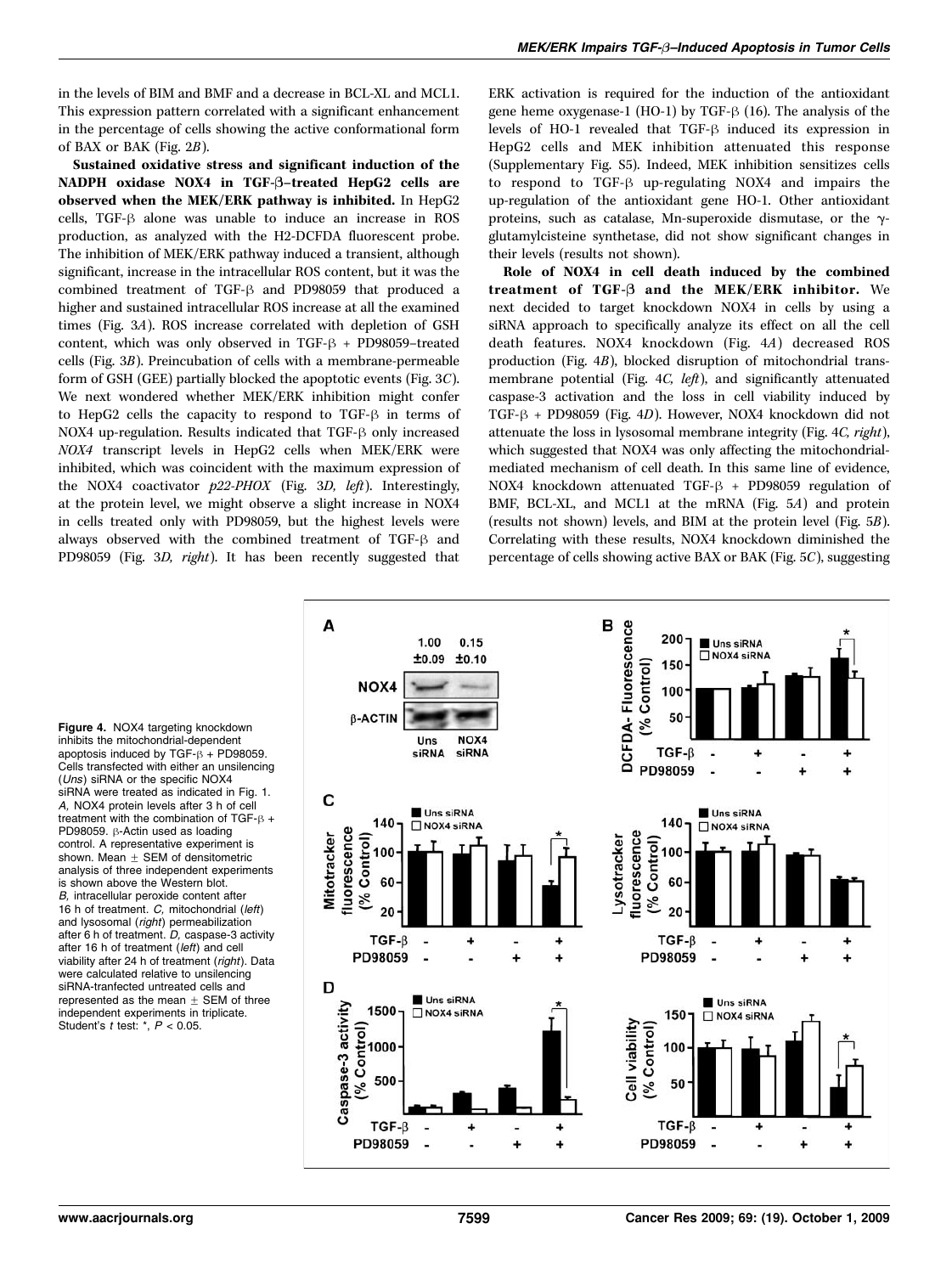



that NOX4 is required for TGF- $\beta$ –induced mitochondrial-dependent apoptosis upstream from the regulation of BCL-2 family expression. In this same line of evidence, pretreatment of cells with a NADPH oxidase inhibitor, diphenyleneiodonium, alone or with GEE, completely blocked increase in ROS, caspase-3 activation, and regulation of the BCL-2 family genes after TGF- $\beta$  + PD98059 treatment (Fig. 6).

A careful analysis of the attenuation of cell death in NOX4 targeted knockdown cells (Fig. 4D) revealed that a slight loss in cell viability continued being observed in response to TGF- $\beta$  + PD98059. For this, we decided to explore whether or not the lysosomal permeabilization, which seemed to be NOX4 independent, might play a role in the TGF- $\beta$  + PD98059–induced cell death. Among different protease inhibitors, we could only observe a slight, but significant, protecting effect on cell death with the cathepsin B inhibitor Ca-074 (Supplementary Fig. S6). These results indicate that a cathepsin B–mediated pathway might contribute to  $TGF- $\beta$  +$ PD98059–induced cell death through a parallel pathway that is NOX4 independent.

## **Discussion**

A relevant number of molecular mechanisms altered in HCC initiation and progression are compromising the balance between survival and apoptosis in the preneoplastic hepatocytes. Some

physiologic proapoptotic molecules are down-regulated or inactivated in HCC, but the balance between death and survival is mainly broken due to overactivation of antiapoptotic signals (17, 18). Therefore, liver cancer cells might show stronger requirements of these intracellular pathways to survive. Alteration of RAS pathway is frequently observed in HCC, mainly due to RAS mutations and/ or genetic or epigenetic silencing of inhibitors of the RAS network (19, 20), and it might confer proliferative and antiapoptotic properties to neoplastic liver cells (20). Indeed, several advances in the recent years have focused increasing attention on the role of the RAF/MEK/ERK1/2 pathway in promoting cell survival (21).

Disruption of the TGF- $\beta$  suppressor arm occurs in advanced stages of HCC (7). Although some perturbations at receptor or SMAD levels have been proposed (22, 23), molecular mechanisms are not completely understood. Results presented in this manuscript indicate that overactivation of the RAS/MEK/ERK pathway in liver tumor cells might confer them resistance to the apoptotic effects of TGF- $\beta$ , which is highly expressed during liver tumor progression (24). We propose that the crosstalk between ERKs and TGF-h signaling might be located on a key modulator of ROS production and intracellular oxidative stress: the NADPH oxidase NOX4, previously suggested as necessary for TGF-ß-induced apoptosis in hepatocytes (11). Up-regulation of NOX4, ROS production, and oxidative stress do not occur except that MEK/ ERK pathway is inhibited in HepG2 cells, which constitutively show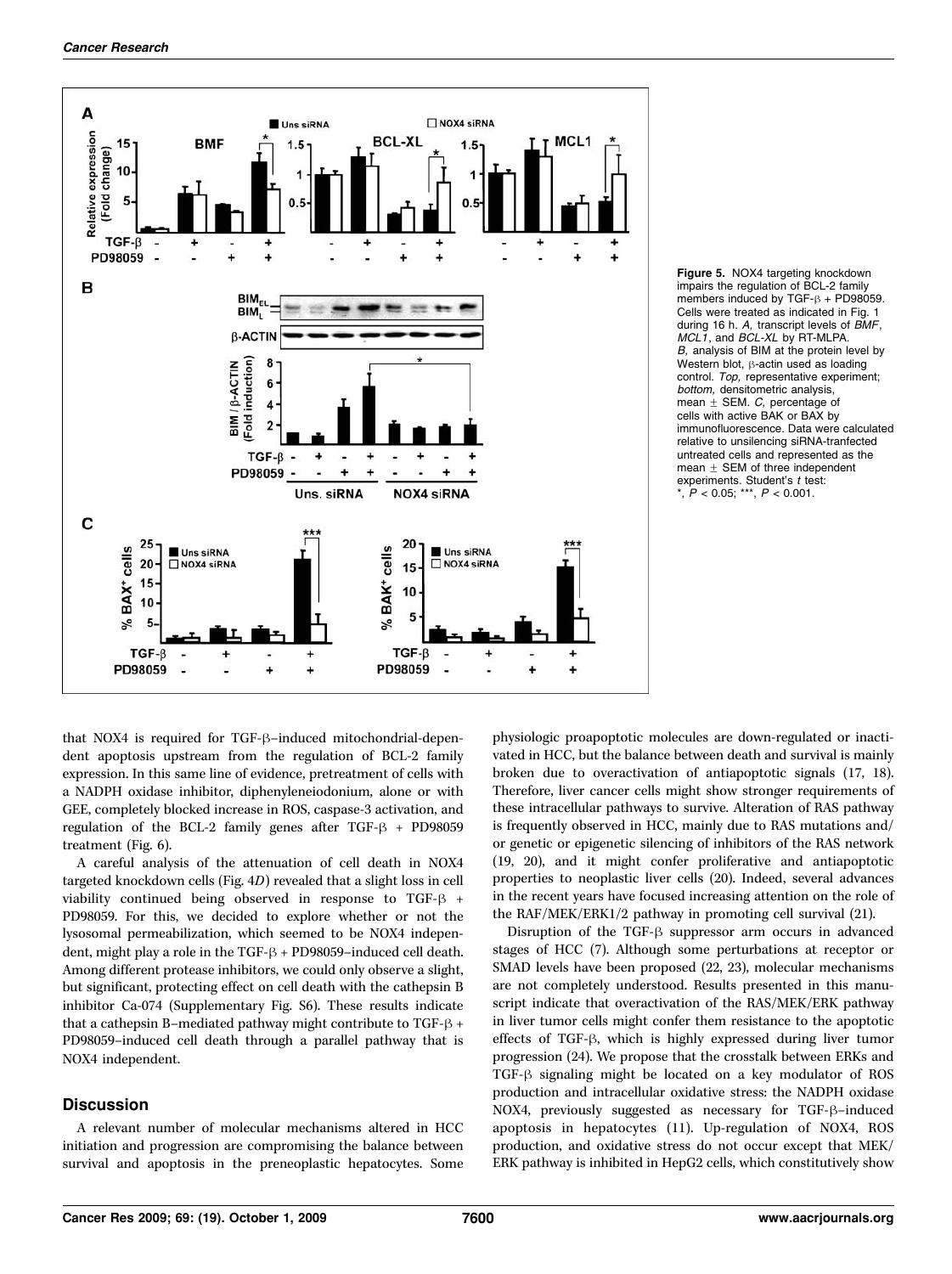ERKs phosphorylation. NOX4 regulation by TGF- $\beta$  in rat hepatocytes occurs at the transcriptional level, and it is impaired by the PI3K and MEK/ERK pathways (11). Our results confirm that a similar response must exist in humans and suggest that overactivation of survival signals in HCC cells might be counteracting TGF- $\beta$ -induced cell death through attenuating NOX4 up-regulation. Interestingly, ERK activation might also contribute to the up-regulation of antioxidant genes by TGF- $\beta$ , such as HO-1 (16).

Here we describe for the first time that expression of NOX4 is required for an efficient mitochondrial-dependent apoptosis by TGF- $\beta$ . NOX4 is required, at least, for up-regulation of two proapoptotic BH3-only genes: BMF and BIM. It was previously reported that  $TGF-\beta$  transcriptionally regulates the expression of BMF through a ROS-dependent mechanism (25). Here we suggest that the ROS producing system involved in this process is NOX4. In the case of BIM we find that regulation occurs at a post-transcriptional level. Interestingly, it has been recently suggested that TGF- $\beta$  regulates BIM by a post-translational mechanism involving SMAD-3–dependent expression of the MAPK phosphatase MKP2 (26). Our results suggest that NOX4 might mediate the regulation of MKP2 by TGF- $\beta$  and overactivation of the RAS/MEK/ERK pathway in liver tumor cells would interfere with this effect. Furthermore, in HepG2 cells, as observed in fetal rat hepatocytes  $(4)$  and hepatoma cells  $(5)$ , TGF- $\beta$  is up-regulating antiapoptotic genes, such as the members of the BCL-2 family BCL-XL and MCL1. Interestingly, a significant decrease in the expression

of these genes is observed after cell treatment with TGF- $\beta$  and the MEK/ERK inhibitor, and NOX4 is required for this effect. The consequence of all these changes in the expression pattern of the BCL-2 family is an increase in the percentage of cells presenting active BAX or BAK, a decrease in the mitochondrial transmembrane potential and an activation of caspase-3, all these events being blocked when NOX4 is targeted knockdown.

During the last years, numerous articles have described the existence of NADPH oxidase homologues to the phagocytic gp91PHOX, currently named NOX2. The enzymatic activity of many of these NADPH oxidases is mainly modulated by regulatory subunits or calcium binding (27). An exception is NOX4, which seems to be independent from activators or regulatory proteins and only require p22-PHOX to be active. Thus, NOX4 activity has been described to be determined only by its mRNA/protein levels (28). NOX4 activity has been localized in intracellular membranes, such as endoplasmic reticulum (28), and preferentially originates hydrogen peroxide as a product. Upon HepG2 cell stimulation with TGF- $\beta$  and the MEK/ERK inhibitor, up-regulation of NOX4 in endoplasmic reticulum might generate ROS, which would affect the correct translation/folding and/or oxidative status of different proteins, which might have consequences on transcription and translation of, at least, some apoptosis regulatory genes. Due to this intracellular localization, we wondered whether NOX4 might be affecting mechanisms of cell death promoted by other organelles, such as lysosomal-dependent events proposed for

Figure 6. Oxidative stress is required for the apoptosis induced by  $TGF-B + PD98059$ . Cells were incubated as indicated in Fig. 1 and with or without diphenyleneiodonium  $(DPI, 10 \mu \text{mol/L})$  alone or in combination with GEE (2 mmol/L), as indicated. A, intracellular peroxide content at the indicated times of treatment. Points, mean of three independent experiments in triplicate; bars, SEM. B, caspase-3 activity (16 h of treatment). Columns, mean of three different experiments; bars, SEM. C, transcript levels of BMF, BCL-XL, and MCL1 after 16 h with the indicated treatments, analyzed by RT-MLPA. Columns, mean of three different experiments expressed as fold change relative to untreated cells: bars, SEM. Student's t test versus TGF-β + PD98059–treated cells: \*, *P <* 0.05;<br>\*\*, *P <* 0.01; \*\*\*, *P <* 0.001.